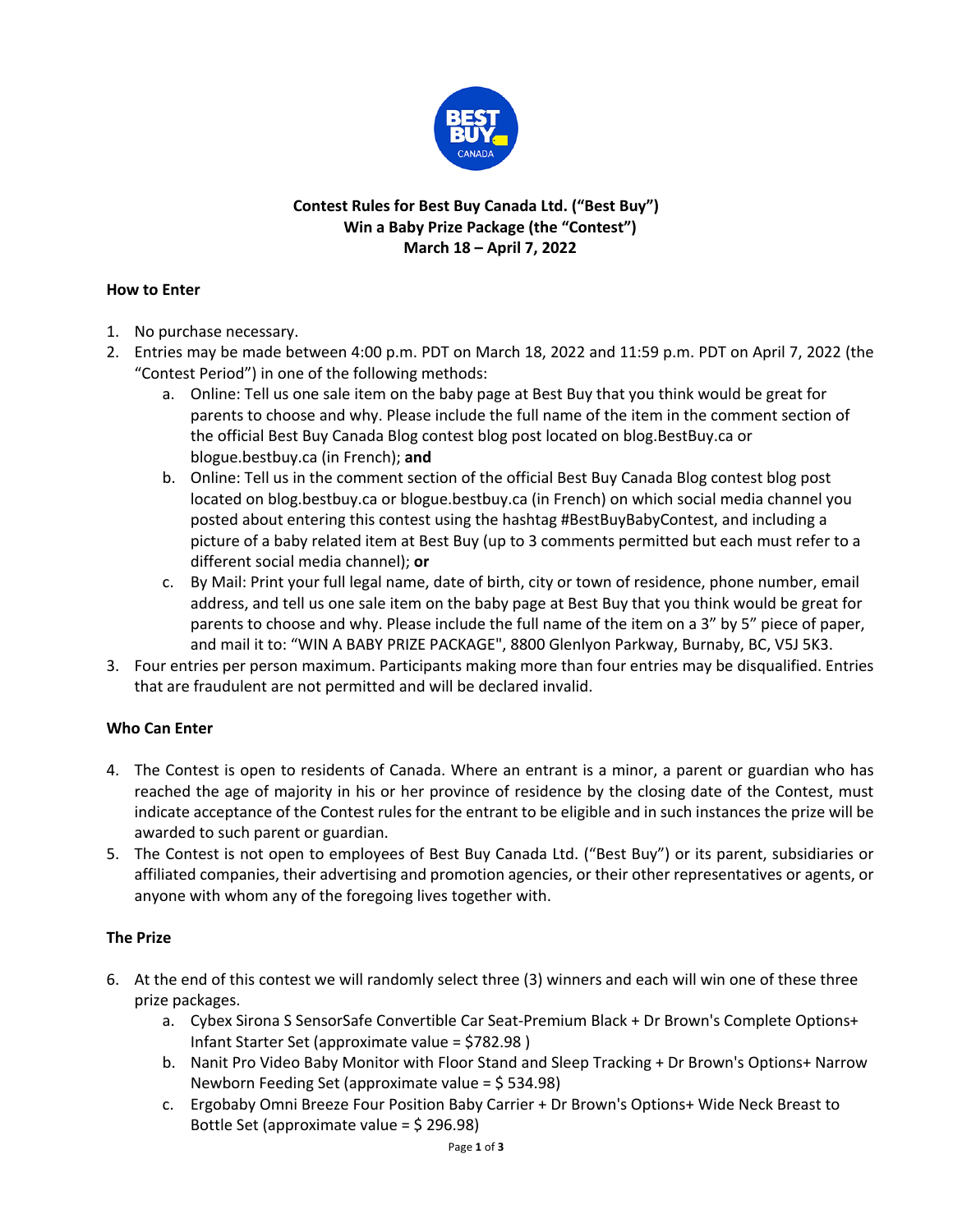The total value of all prizes is approximately **\$1614.94**.

- 7. The prizes are to be administered by Best Buy. All of the above prize details are subject to change without notice at Best Buy's sole discretion.
- 8. All other expenses not specified herein are the sole responsibility of the winner.
- 9. Prizes are subject to the following restrictions:
	- a. Each prize is non-transferable, non-exchangeable, not redeemable for cash and no component thereof is convertible to cash;
	- b. Each prize must be accepted as awarded and may not be sold; and
	- c. Best Buy reserves the right to substitute any of the prizes with a prize of equivalent retail value in the event the prizes are not reasonably available at their discretion.

# **Contest Draw**

- 10. The contest will take place from March 18, 2022 at 4:00 p.m. PDT until April 7, 2022 at 11:59 p.m. PDT. The winners will be selected by random draw from all eligible entries submitted as provided in these Contest Rules. Draw will be made at 10:00 a.m. PDT on April 10, 2022 at Best Buy's office located at 8800 Glenlyon Parkway, Burnaby, BC, V5J 5K3.
- 11. Following the draw, the selected entrants will be contacted in a response to their contest entry.
- 12. In order to receive a prize, the selected entrants must:
	- a. respond to the prize notification email or telephone call within forty-eight (48) hours of transmission;
	- b. correctly answer, unaided, a time-limited, mathematical skill-testing question; and
	- c. sign and submit a declaration to Best Buy within 5 days of receipt of the Prize Acceptance and Acknowledgement Form stating that he/she:
		- i. has read, understands and complies with the Contest rules;
		- ii. releases and discharges Best Buy, Ergobaby, Cybex, Dr. Brown's, Nanit, subsidiaries, affiliates, officers, directors, employees, and agents (collectively, the "Released Parties"); and
		- iii. consents to the announcement of the winner's name and the use by or on behalf of Best Buy of the winner's name, address, photograph, likeness, voice or statements, and/or use of winning room for advertising and promotional purposes without any further compensation to the winner.
- 13. If the prize winner fails to comply with any of the requirements set out in paragraph 12, their applicable prize will be automatically forfeited, and another entrant will be selected by random draw.
- 14. The chances of winning a prize depends on the number of eligible entries received.

# **Consent to Personal Information Use and Disclosure**

- 15. By entering the Contest, participants consent to Best Buy's collection, use and disclosure of the personal information provided in Contest entries for the administration of the Contest and in aggregated, nonpersonal form in order to create reports regarding Contest entrant demographics and consumer habits, which reports Best Buy's may disclose to others.
- 16. Participants who indicate on their entry form that they wish to receive Best Buy's e-newsletter further consent to the collection, use, and disclosure of their personal information (including their email address) by Best Buy for the purpose of providing the e-newsletter. Signing-up for the e-newsletter will not affect the odds of winning.